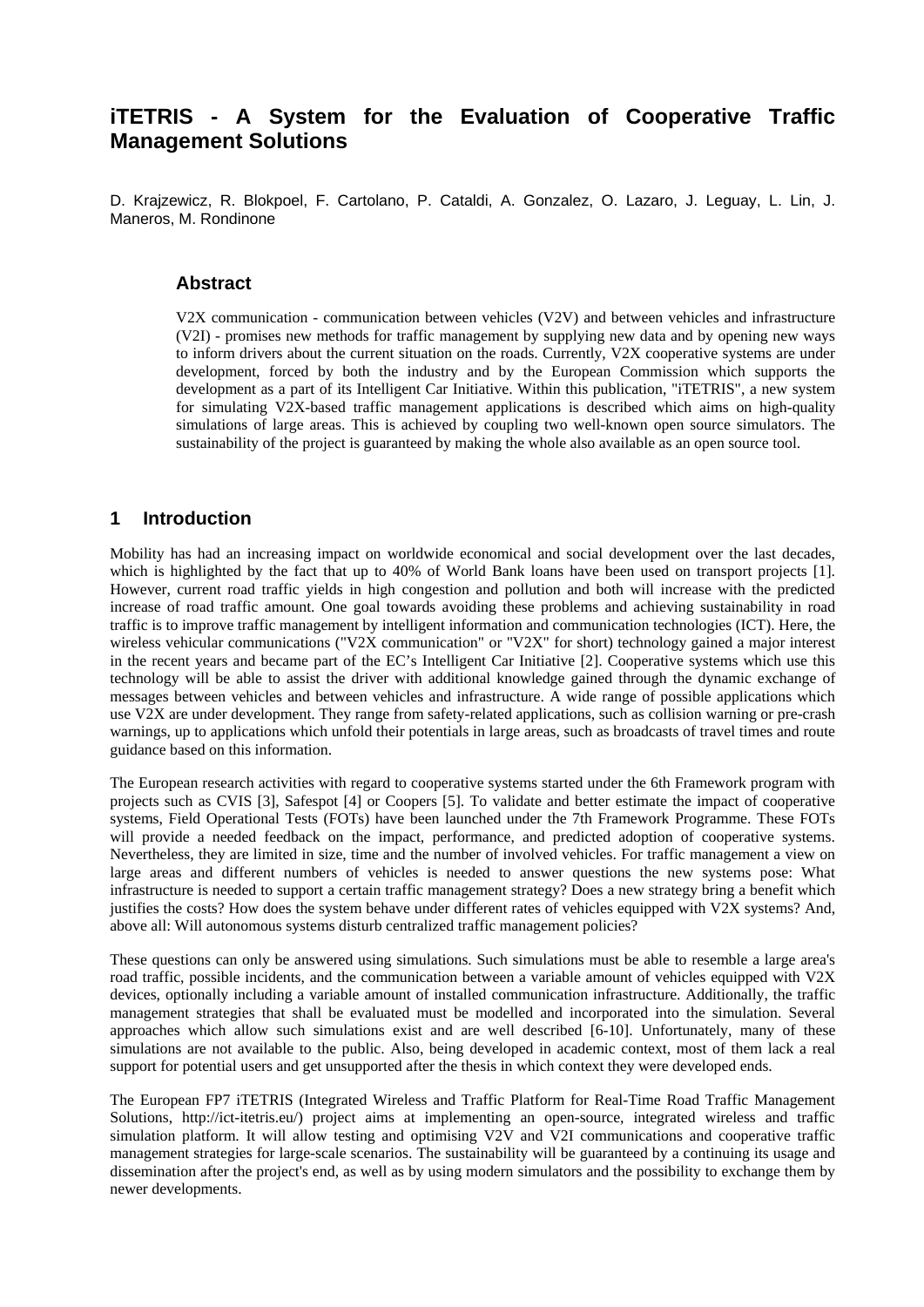Within this publication, the results of this project's first year are presented, starting with descriptions of real-world needs. Then, a set of strategies developed within the project are described. Afterwards, the simulation system architecture is presented, together with extensions of the used simulators the system consists of. We will close with a short outlook on the project's next steps.

### **2 Investigation of a City's Problems**

In order to develop a tool which addresses real world problems, the first step was to analyze the needs of traffic management within a real city. The municipality of Bologna, one of iTETRIS project partners, evaluated typical traffic scenarios in the city. This analysis has taken into account different factors, such as urban structure, commuting, public transport offer, traffic control systems, etc. This preliminary work defined traffic flow parameters describing various large scale traffic test sites from the mobility point of view. In addition, specific congestion events were studied and classified, in order to collect a wide range of cases and to identify the possible causes for unexpected or recurring traffic jams. In the following, these results will be presented. At first, a description of the current mobility situation of the city of Bologna is given. Then, the generated traffic scenarios which describe the spatiotemporal shape of problematic zones as input to traffic simulations are presented.

#### **2.1 The Mobility in the Urban Area of Bologna**

The city of Bologna, located in the middle-north of Italy, constitutes an important crossroad for national mobility flows over north-south and east-west axis. Moreover, it has a very evocative historical centre that attracts many tourists during the year. The city has an important fair centre and one of the biggest universities in Italy (and the oldest continually operating one in Europe). The resident population in the city today is about 374,000 (the municipality area is 140.85 km<sup>2</sup>), while the metropolitan area, which extends to the neighboring towns, and more pertinent from the mobility's point of view, counts nearly 600,000 residents. There are about 180,000 local workers in the municipal area, while the daily city users are around 300,000. The result of this demographic structure is that traffic flows within the network are very heavy and include very short trips within the city, short distance trips among the main city and the towns belonging to the same province, medium distance trips taking place within the regional network of cities, and long distance through traffic with areas outside the region.

Like other medium-sized European cities, Bologna suffers because of the regularly high levels of urban traffic. In the last few years, traffic to and from the areas surrounding the city has increased. On the contrary, following new mobility management policies, there has been less traffic in the city itself. During a medium work-day approximately 2,000,000 movements are produced in Bologna; in particular, almost half of these movements is completely within the administrative city area, while the other half is equally distributed between city crossing trips and exchange ones with other cities. Private car use predominates in the exchange (approximately 70%) and city crossing (approximately 90%) movements. Considering only the inner movements, the private car use percentage is less than 40% because in urban travels people generally use public transportation, two wheeled vehicles, walk or bike.

#### **2.2 Recognized Bottlenecks and possible Solutions**

Three areas were chosen as being exemplary for a city's problematic zones. These three areas were used to set up scenarios, each defining the area they take place within, a description of the reasons of the problems occurring within this area, and possible strategies to solve these problems. Besides textual descriptions, the scenarios were modelled in Vissim or VISUM. These models, which include both the road network, and the traffic demand, could be transferred into a description usable by the traffic simulator SUMO which is used within the iTETRIS project for traffic modelling. In the following, the scenarios will be presented.

The first scenario describes an area affected by recurring events taking place at the city stadium, such as football matches or concerts. The chosen area also includes a hospital as well as a cemetery. The goal to achieve in this scenario is to manage the traffic in an area that offers few alternative routes, and where the stadium often generates a significant and extraordinary increase in traffic flow that affects adjacent areas of the traffic network. Possible solutions may include adapting traffic light timings, postponing driver departure times by offering information about current state in this part of the network, recommending routes around the affected area, or changing traffic regulation, e.g. by allowing private vehicles to use the bus lanes located in this area.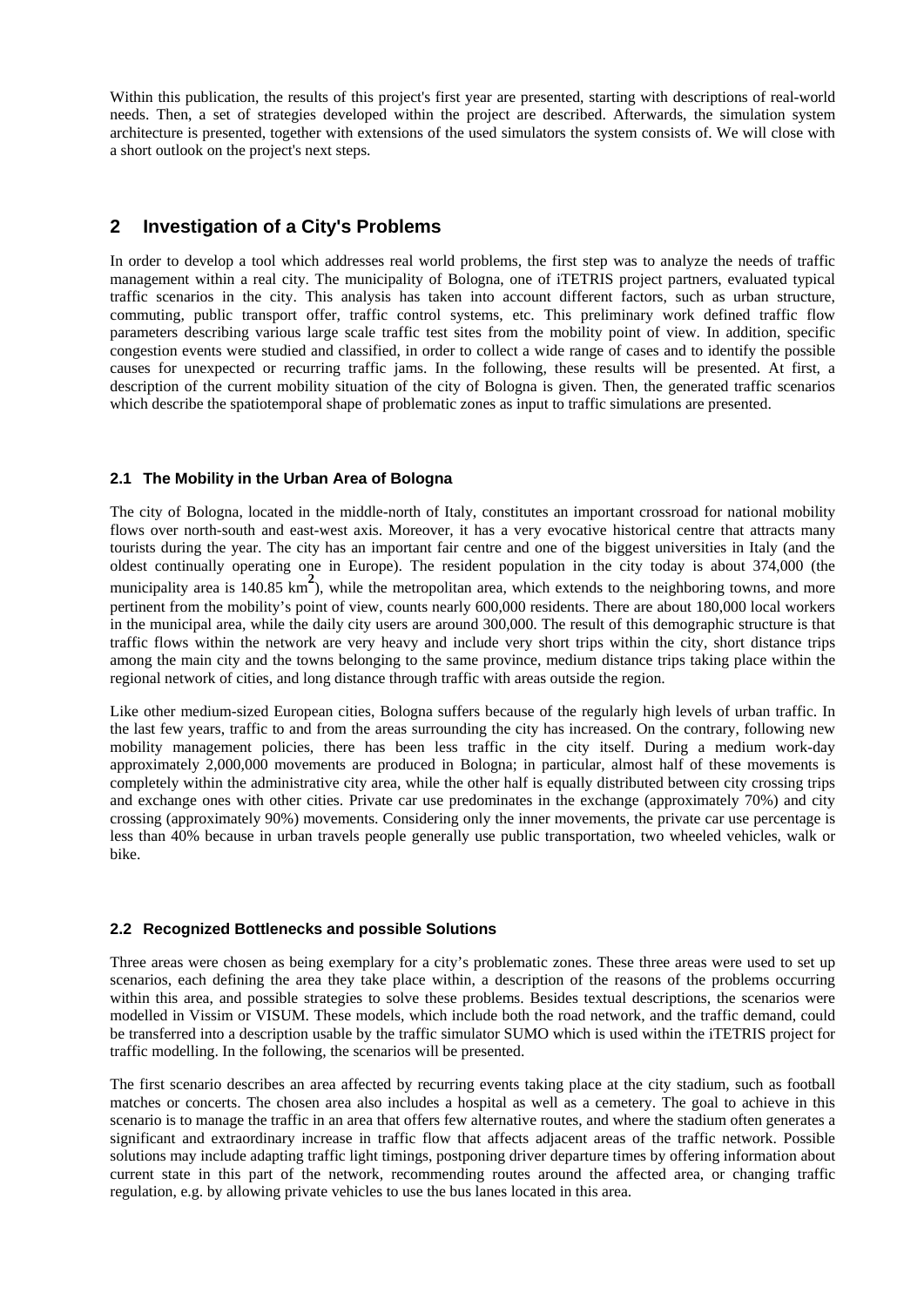Being an old city, Bologna is surrounded by an inner city ring-way, which draws a line between the Bologna-centre and the remaining urban city. The ring-way is equipped with plenty of traffic lights and detection loops. It can be covered clockwise or anti-clockwise. It is the only way to cross the city, because the area within it is a Limited Traffic Zone (LTZ) and only few vehicles are allowed to enter it. The only exception is "Via Irnerio", a street that represents a shortcut connection to the ring-way and has no restrictions in being passed. Via Irnerio has a strong public transportation offer and a big open market on weekends which attracts a lot of vehicles and pedestrians. Here, the goals of traffic management are to reduce congestions on the roads which result from the high amount of traffic that crosses the city, from broken induction loops that make the installed control not to work, or from strikes or other events involving a large number of pedestrians who block the street. Solutions proposed for solving these problems are to adapt traffic light timings to the current situation, to detect and replace malfunctioning induction loop detectors by other traffic surveillance methods, and to disseminate routing information allowing drivers to pass the area more quickly.

The third investigated area is the highway located to the north of the city. An "Orbital" road runs beside the highway and, since 4 out of the 5 highway exits are connected directly to the Orbital, the Orbital is often chosen by drivers as an alternative route to the highway. As a result, the Orbital is often congested. The traffic management goals are to reduce the travel times and solve congestions of the Orbital. The proposed solution is to establish a routing support for drivers proposing them a certain exit depending on their destinations and the current traffic situation on the Orbital and on the highway, in terms of travel times.



Fig. 1. iTETRIS areas; from left to right: city stadium area, inner city ring, highway area

# **3 V2X Management Strategies**

Traffic management, in general, means optimizing the supply of road infrastructure for a given traffic demand. This process is based on the knowledge about the situation on the considered road network that is mainly described by the number of vehicles and their velocities. Additionally, traffic management involves informing road users about accidents, construction work, road closures or rerouting advices etc.

Conventional traffic surveillance systems, such as induction loops, are relatively expensive (some thousands Euros each). This usually disallows an area-wide coverage of the investigated road network. Furthermore, induction loops have a limited operational reliability over the time. Besides induction loops, other surveillance systems exist, such as cameras which detect and track vehicles or GSM-based level-of-service determination. However, it should be stated that such systems are not yet used on a large scale. All these techniques measure traffic at discrete points or along certain routes, only. Network-wide considerations of the actual traffic situation are not possible using nowadays methods. In conventional traffic management, road users are either informed by radio broadcasts of traffic reports or by variable message signs (VMS). Traffic reports are updated seldom and therefore tend to be outdated in a considerable number of cases. VMS are only situated on larger roads and their number is limited. For these reasons, only a part of road users can be provided with correct traffic information. Newer possibilities for supplying information are navigation devices of the third generation with an updated traffic situation.

Cooperative traffic management tries to close the gap of lacking data about the state of the considered road network by exchanging information between vehicles and between vehicles and infrastructure. In dependence to the equipment rate of vehicles and the number of installed road side units ("RSUs" or "ITS Roadside Stations") a high coverage, ranging up to a complete knowledge about all vehicles (cars, busses) on the road network is theoretically achievable. This knowledge offers new ways of managing traffic efficiently. I2V and V2V communication also promises to offer new possibilities to disseminate information about a road network's current and predicted state, reaching all equipped vehicles. Gathered or generated information can be both presented to a driver directly, or being processed by in-vehicle devices, generating only relevant information.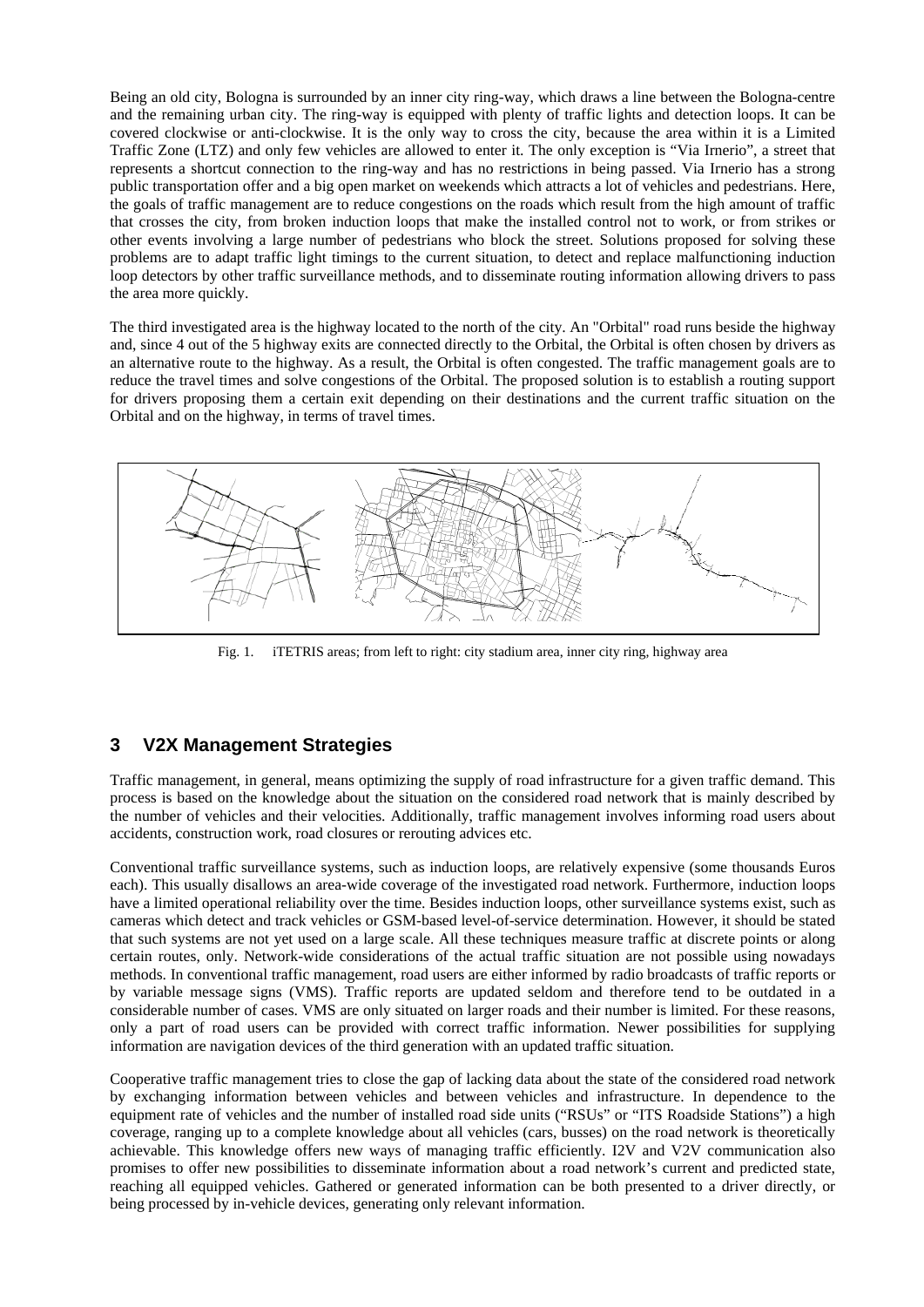Within iTETRIS, traffic management methods based on vehicular communication were developed and formally described. They were mainly derived from the traffic management proposals from the work on evaluation Bologna's traffic, presented in the last section. The results were descriptions of the 15 methods which can be combined into complex traffic management strategies. These methods can be grouped into four topics, as presented in the following:

- **Surveillance:** "Distributed traffic jam ahead detection", "Travel time estimation", "Identification of malfunctioning loop detectors", "Induction loop replacement", "(Decentralized) Floating car data"
- **Navigation and Guidance:** "Bus lane management", "Limited access warning", "Request-based personalized navigation", "Postpone departure time for road network balancing", "Decentralized route recommendation based on travel time estimation", "Routing in traffic light controlled network"
- **Traffic Lights:** "Emergency vehicle prioritization", "Traffic light adaptation by traffic management centre"
- **Assistance Systems:** "Regulatory and contextual speed limit information", "Event based traffic condition notification"

Each method was described in a high detail, including a) a textual descriptions, b) information about actors, used messages, communication mode and required network, expiry time, and transmission frequency, c) a diagram showing the data processing within the involved actors if the method would be implemented in reality, d) a sequence diagram showing the data flow for simulating the method, e) a diagram and descriptions of the structures needed for simulating the method, and f) the derived requirements to the simulation system and to the involved simulators.

### **4 Simulation System**

The developed strategies will be evaluated using a simulation system which is the major result of the iTETRIS project. The simulation system couples two well-known simulators, ns-3 [11] for networking simulation, and SUMO [12] for traffic simulation. Both simulation applications are available as open source. Furthermore, instances of the strategies to evaluate are run as external applications. In the following, the design of the overall simulation system is presented, first, including the reasons for choosing it. Then, extensions to the used simulators implemented within the iTETRIS project are outlined.

#### **4.1 System Architecture**

Different approaches for simultaneous, coupled simulation of communication and traffic were used in the past: a) "Integrated Simulation" where the simulation is performed using a single program which includes modules for the communication, the application, and the traffic simulation ([9, 10]), b) "Direct Simulator Coupling" where two simulators (SUMO and ns-2 for example) are directly coupled, for example using a socket connection and the application simulation is built into one of the simulators, usually into the communication simulation ([7]), c) "Three-Blocks Architecture" where two simulators are coupled using a control module "in-between" which is responsible for the synchronization, translation of messages, etc., and mostly also contains the application logic ([6]), and d) usage of a "Standardized Distributed Simulation Architecture" where all simulations, including the application simulation are connected to a communication middleware which does not hold any simulation itself, but is responsible for realizing communication between the underlying simulators and overall synchronization only ([8]).

All architectures are often realised using already existing applications for traffic and communication simulation and connecting those using different methods. However, connecting simulations is not straight-forward. Often, the simulations do not offer the possibility to be accessed or externally controlled. Furthermore, the given interfaces are not standardised and special access methods must be implemented, often including the usage of proprietary and not portable libraries. Additionally, a mapping between different representations of simulated instances, for example between the different names of a vehicle must be established.

In order to decide on an architecture that fits to iTETRIS' needs, the wanted system's features were put against the different approaches. The following briefly given thoughts yield to a decision: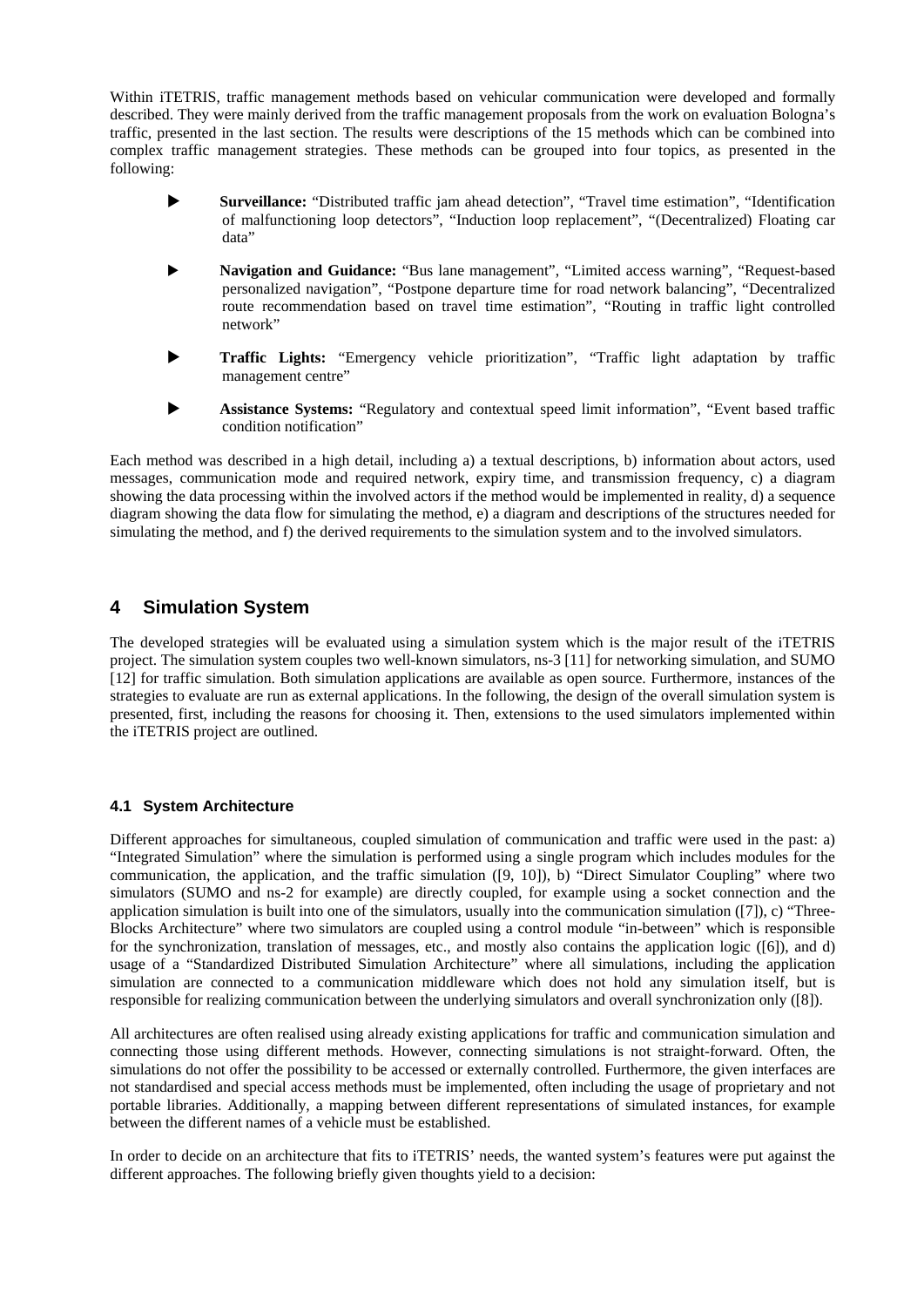- **Interoperability and Sustainability:** Both used simulators should be exchangeable by new developments; this forbids using an integrated approach where both simulators would be merged into a single application.
- **Performance and Scalability:** If only one computer is used for simulation, an integrated approach promises a high execution speed by avoiding the need to exchange and translate information between different simulators. Nonetheless, solutions coupling simulators allow an easier parallelisation.
- **Extensibility and Maintainability:** Both integrated approaches, and direct coupling of simulators would yield in large and complicated software structures which contain parts from "both worlds" – the road traffic simulation and the communication simulation.
- **Implementation Effort and Testing:** Keeping the involved simulations separately, allows separate developing and testing. The implementation effort and the software's are additionally raised by keeping the focus on a certain problem, e.g. traffic simulation.

The final decision was to couple both involved simulators and the simulated applications to a middleware instance called iCS (iTETRIS Control System) using socket connections, as shown in Figure 2. The middleware instance is responsible for translating information between the simulator and application instances and for synchronizing them. In addition, it contains structures enriching and storing information obtained from both simulators making the whole simulation system compliant with the COMeSafety-architecture [13].



Fig. 2. Chosen Simulation System Architecture

#### **4.2 Extensions to the involved Simulators**

Both used simulators, ns-3, and SUMO had to be extended for being suitable to model the questions addressed by the iTETRIS project. ns-3 had no support for V2X wireless communication simulation and had therefore to be extended. A new module was created to emulate radio transmissions over ITS G5A, the European version of the IEEE 802.11p communication technology (also known as WAVE), being in turn an amendment of the 802.11 standard allowing communications in vehicular environments. A similar work was made for the creation or adaptation of specific modules for the other radio technologies considered in the project: UMTS, WiMAX and DVB-H. Moreover, in order to be compliant with the COMeSafety ITS Communication Architecture, new modules and functionalities are being added to represent all the layers of the communication stack needed for wireless communication in an ITS scenario (see figure 2). Additionally, a communication module named inCI (iCS to ns-3 connection interface) for coupling ns-3 to the iTETRIS Control System was implemented.

The communication module of SUMO was extended in order to support the simulation of traffic management algorithms, by allowing to access and manipulate simulated traffic lights, induction loops, and vehicles. Because a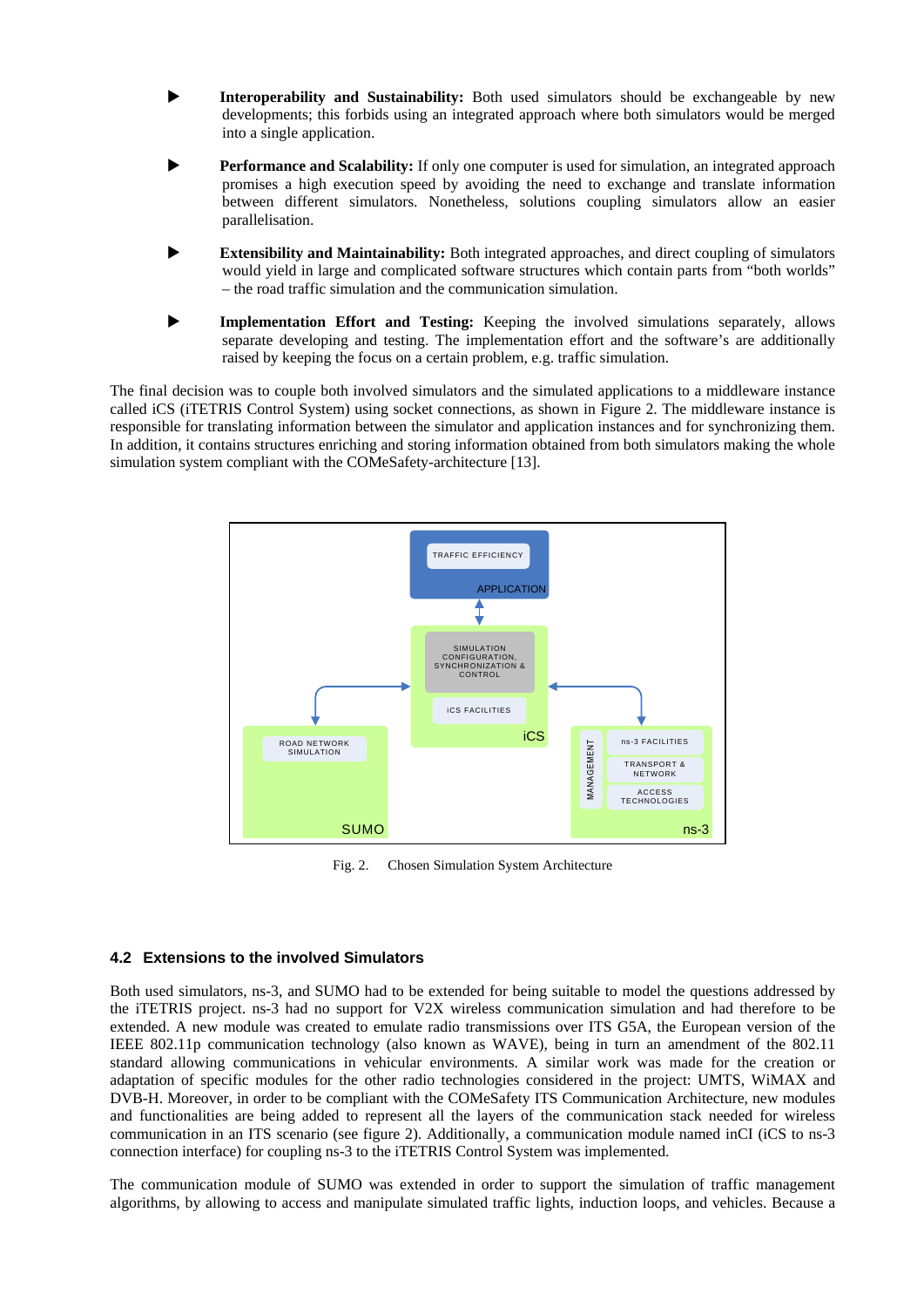very strong attention is put on developing strategies which show the ecological benefits of strategies based on V2X communication, SUMO was extended in order to be able to compute vehicular pollutant – CO,  $CO_2$ ,  $PM_x$ , HC,  $NO_x$ – and noise emissions as well as fuel consumption.

## **5 Conclusions and Outlook**

The iTETRIS project will deliver a system for simulating large-scale traffic management applications and strategies which use V2V and V2X communication in high quality. The sustainability of the resulting simulation system is guaranteed by keeping it open for new simulation tools and by releasing it under an open source licence. The resulting application offers a missing tool for traffic engineers allowing them to measure the benefit of new cooperative solutions before implementing them in reality.

### **References**

- [1] Department for Transport, UK Government, Transport and the economy: full report (SACTRA)
- [2] European Commission, Intelligent Car Initiative Web Portal, http://ec.europa.eu/information\_society/activities/intelligentcar/index\_de.htm, last visited on 10.02.2010
- [3] CVIS project home page, http://www.cvisproject.org/, last visited on 10.02.2010
- [4] Safespot project home page, http://www.safespot-eu.org/, last visited on 10.02.2010
- [5] Coopers project home page, http://www.coopers-ip.eu/, last visited on 10.02.2010
- [6] Piórkowski M, Raya M et al, TraNS: Realistic Joint Traffic and Network Simulator for VANETs, SIGMOBILE Mob. Comput. Commun. Rev., Vol 12, No 1, ISSN 1559-1662. Pages 31—33, 2008, doi: http://doi.acm.org/10.1145/1374512.1374522
- [7] Wegener A, Hellbrück M, et al, VANET Simulation Environment with Feedback Loop and its Application to Traffic Light Assistance, Proceedings of the 3rd IEEE Workshop on Automotive Networking and Applications, New Orleans, LA, USA, 2008
- [8] Queck T, Schuenemann B, Radusch I, Runtime Infrastructure for Simulating Vehicle-2-X Communication Scenarios, Proceedings of the Fifth ACM international Workshop on Vehicular inter-Networking, San Francisco, California, USA, September 15, VANET '08, ACM, pp. 78, New York, NY, USA, ISBN: 978-1-60558-191-0, 2008
- [9] Kerner B, Klenov S, and Brakemeier A, "Testbed for wireless vehicle communication: A simulation approach based on three-phase traffic theory," Proceedings of the IEEE Intelligent Vehicles Symposium (IV'08), pp. 180–185, 2008
- [10] Krajzewicz D, Teta Boyom D, Wagner P, Untersuchungen der Performanz einer auf C2C-Kommunikation basierenden, autonomen Routenwahl bei Stauszenarien, Heureka '08, 2008-03-05 - 2008-03-06, 2007
- [11] ns-3 home page, http://www.nsnam.org/, last visited on 10.02.2010
- [12] SUMO home page, http://sumo.sf.net/, last visited on 10.02.2010
- [13] COMeSafety Project, "European ITS Communication Arctitecture, Overall Framework, Proof of Concept Implementation" version 3.0, February 2010

#### Daniel Krajzewicz

Institute of Transportation Systems, German Aerospace Center Rutherfordstr. 2 Berlin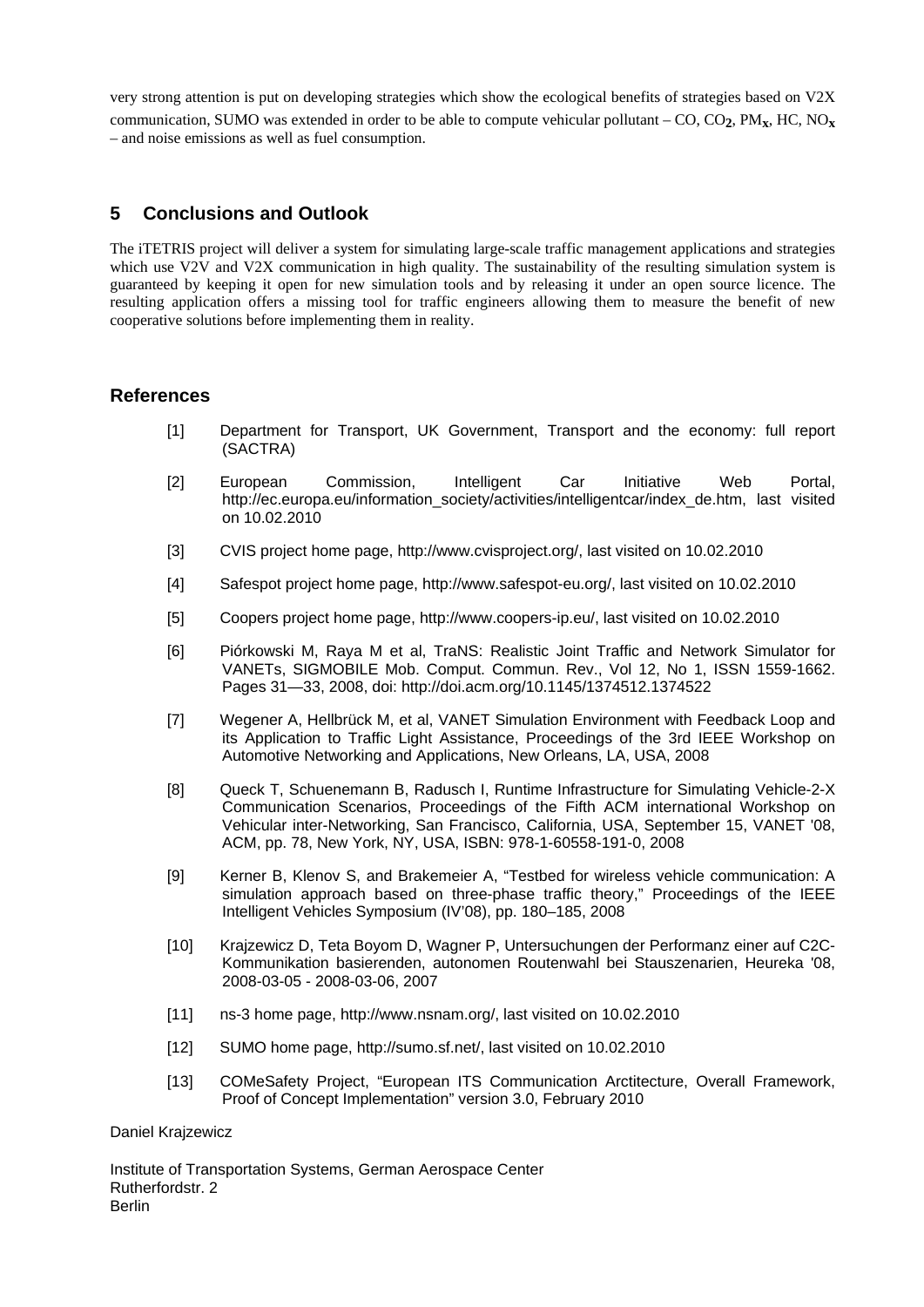**Germany** E-mail: Daniel.Krajzewicz@dlr.de

Robbin J. Blokpoel

Peek Traffic bv Basicweg 16 Postbus 2542 3800 GB Amersfoort **Netherlands** E-mail: Robbin.Blokpoel@peektraffic.nl

Fabio Cartolano

Comune di Bologna Dipartimento Qualità della Città - Settore Mobilità - U.O. Sviluppo Sistemi Telematici P.zza Liber Paradisus,10 40129 Bologna Italy E-mail: Fabio.Cartolano@comune.bologna.it

Pasquale Cataldi

Mobile Communication Department, EURECOM 2229 route des crêtes F-06560 Sophia-Antipolis cedex France E-mail: pasquale.cataldi@eurecom.fr

Ainara Gonzalez

Innovalia Association Rodriguez Arias, 6 48008 Bilbao **Spain** E-mail: aigonzalez@innovalia.org

Oscar Lazaro

Innovalia Association Rodriguez Arias, 6 48008 Bilbao **Spain** E-mail: olazaro@innovalia.org

Jérémie Leguay

Thales Communication France 160, boulevard de Valmy 92706 Colombes Cedex France E-mail: jeremie.leguay@fr.thalesgroup.com

Lan Lin

Hitachi Europe Ltd. 1503 Route des Dolines 06560 Valbonne - Sophia Antipolis France E-mail: lan.lin@hitachi-eu.com

Julen Maneros